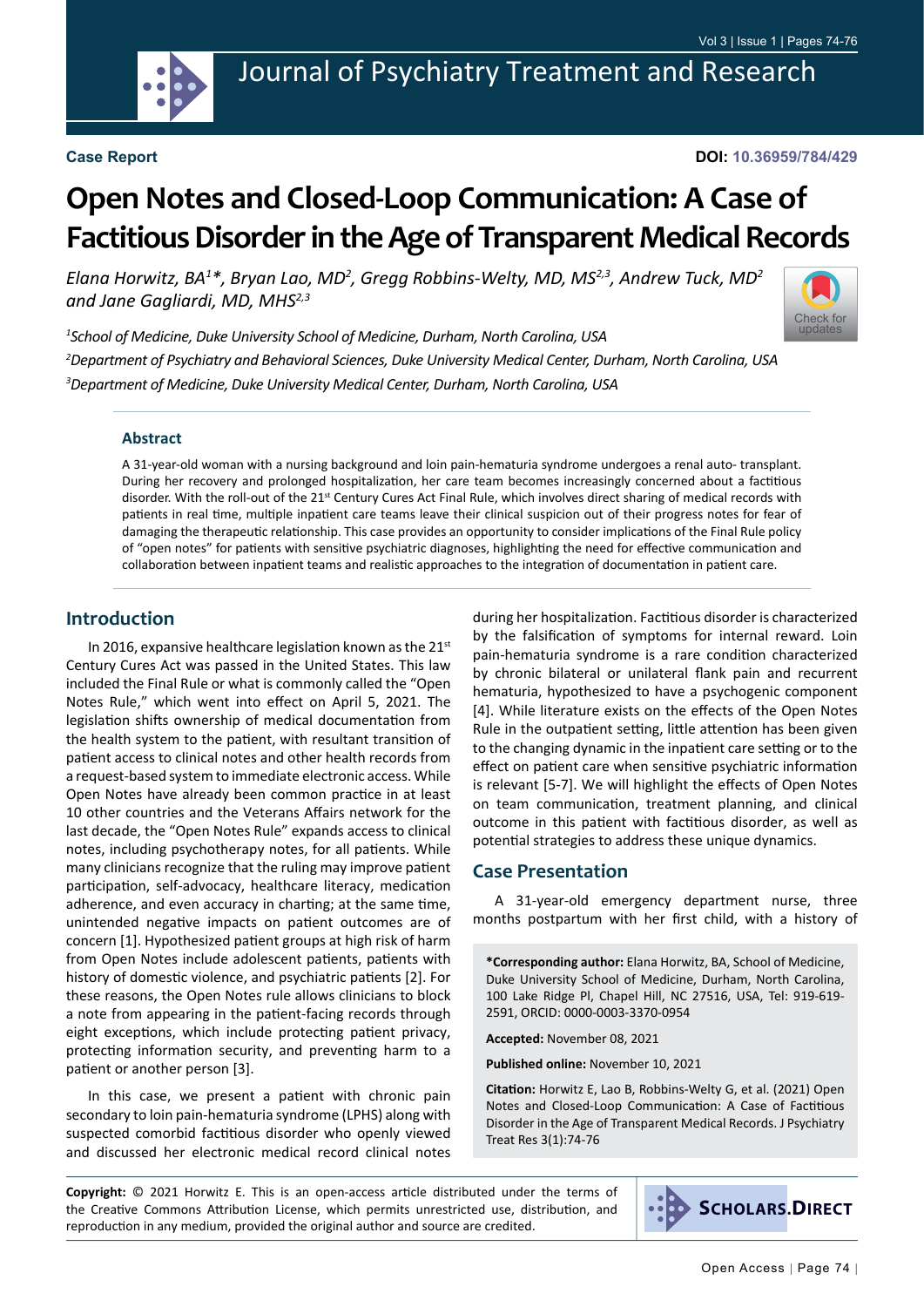attention deficit hyperactivity disorder (ADHD) and postural orthostatic tachycardia syndrome (POTS) presented to the emergency department with acute on chronic right flank pain, nausea, and vomiting. Medications on presentation included mixed amphetamine salts, hydromorphone, and oxycodone. Review of records over the two preceding years revealed 21 presentations to numerous hospitals with acute flank pain and hematuria. In light of her refractory symptoms and extensive yet unremarkable work-up, numerous teams were already considering the diagnosis of LPHS. She was admitted to the general medicine service for management of refractory pain and inadequate oral intake.

Work-up during admission, including gallbladder and renal ultrasounds, was unremarkable. Pain was alleviated briefly with a percutaneous renal hilar block. The patient subsequently declined renal denervation while reporting worsening pain, for which she received escalating doses of patient-controlled analgesia (PCA) with hydromorphone, thoracic epidural bolus injections, and oral oxycodone. Ultimately, definitive treatment of her LPHS was attempted by renal auto-transplant on the fourteenth day of admission.

Over nearly two ensuing weeks the primary team observed behaviors concerning for factitious symptoms, frequently temporally associated with expected discharge dates, including amassing hot packs (in the same timeframe as multiple unexplained fevers and consistently negative infectious work-ups); hoarding pain medications; tampering with her IV; holding her breath during blood oxygenation readings; and a new-onset unexplained syncopal episode. While a few concerns regarding factitious or malingered symptoms were documented in hidden notes citing "preventing harm to the patient," the majority were omitted from the patient chart in the setting of uncertainty about the merit of single observations and what would happen if the patient read notes documenting these concerns. In fact, the patient frequently brought up specific excerpts from her notes, describing feeling invalidated about her pain level and making arguments to avoid reductions in the opioid dosing. As a result, her primary team voiced hesitancy to document suspicious behaviors given possible disruption of the therapeutic alliance. Ultimately, with her family's encouragement and firm boundaries, the patient was discharged 54 days after her initial presentation.

The patient re-presented to the emergency department two days after hospital discharge with uncontrolled flank pain and was subsequently diagnosed with *Enterococcus faecalis*  bacteremia. Once psychiatry was consulted, the family shared long-held suspicions that she was serially committing intentional self-harm with a goal of remaining hospitalized. They added that previous infectious disease providers had also expressed concerns about possible auto- injection of feces. Following completion of antibiotic treatment, a family meeting was held with the patient, during which time observations and evidence from the family members and hospitalization were shared. The patient revealed feeling unwanted and neglected at home while her husband was busy caring for their newborn but continued to deny intentional self-harm and refuse psychotropic medications. She was discharged with referrals for outpatient mental health follow-up.

## **Discussion**

While clinicians may express concern about disruptions to the therapeutic alliance, many patients articulate significant increases in satisfaction associated with the "Open Note Rule" [7,8]. In fact, Open Notes can be associated with improved medication adherence in patients with serious mental illness and even improved trust between patients and providers [9]. The Open Notes Rule may help clinicians recognize that medical documentation belongs to the patient, as opposed to the clinician, which could bridge communication gaps, and allow for the development of new, clear and effective communication strategies between clinicians and their patients.

In the case we describe, some clinicians strategized by employing the exclusion criteria "preventing harm to the patient", operating on the premise that if the patient were to read their honest considerations, she might engage in additional self-harming behaviors and thereby come to physical harm. This allowed for the clinicians to hide their mounting concerns in a separate note, while also ensuring clear documentation for gathering evidence towards a differential diagnosis. The majority, however, left observations out of documentation entirely. Given many clinicians have come to rely on the electronic health record as the main source of communication between providers, omitting information from documentation may add to diagnostic uncertainty in situations of suspected factitious disorder. We observed this in this case in which escalating pain medication and additional procedures were prescribed. On the other hand, violations of the 21<sup>st</sup> Century Cures Act in utilizing exclusions too liberally, when viewed through the lens of the patient as owner of his or her own medical documentation, may even constitute a form of modern day injustice, barring the patient from information to understand their illness [10].

It may be helpful to consider ways in which the Open Notes Rule can serve as a tool for therapeutic intervention, specifically with respect to factitious disorder [11]. Specific note-writing behaviors, such as highlighting patient strengths and reinforcing progress toward shared goals can improve patient trust in their clinicians, and clinicians can benefit from trainings to optimize their use of medical records with respect to patient- centered communication [12,13]. Considering that a successful approach for ultimately "confronting" patients with factitious disorder is one that allows for the patient to "save face," indirect communication via open notes may prove to be advantageous, allowing the clinician to express their doubts and the patient a way out of their deception. Developing a strategy to approach note-writing in factitious disorder may provide clinicians with a useful clinical tool to position themselves as patient allies and improve adherence to treatment plans for better outcomes [14]. Overall, optimizing effective communication between members of a multidisciplinary team may involve face-to-face communication for review of complicated medical and psychiatric diagnoses. In light of new rules and interpretations, additional research